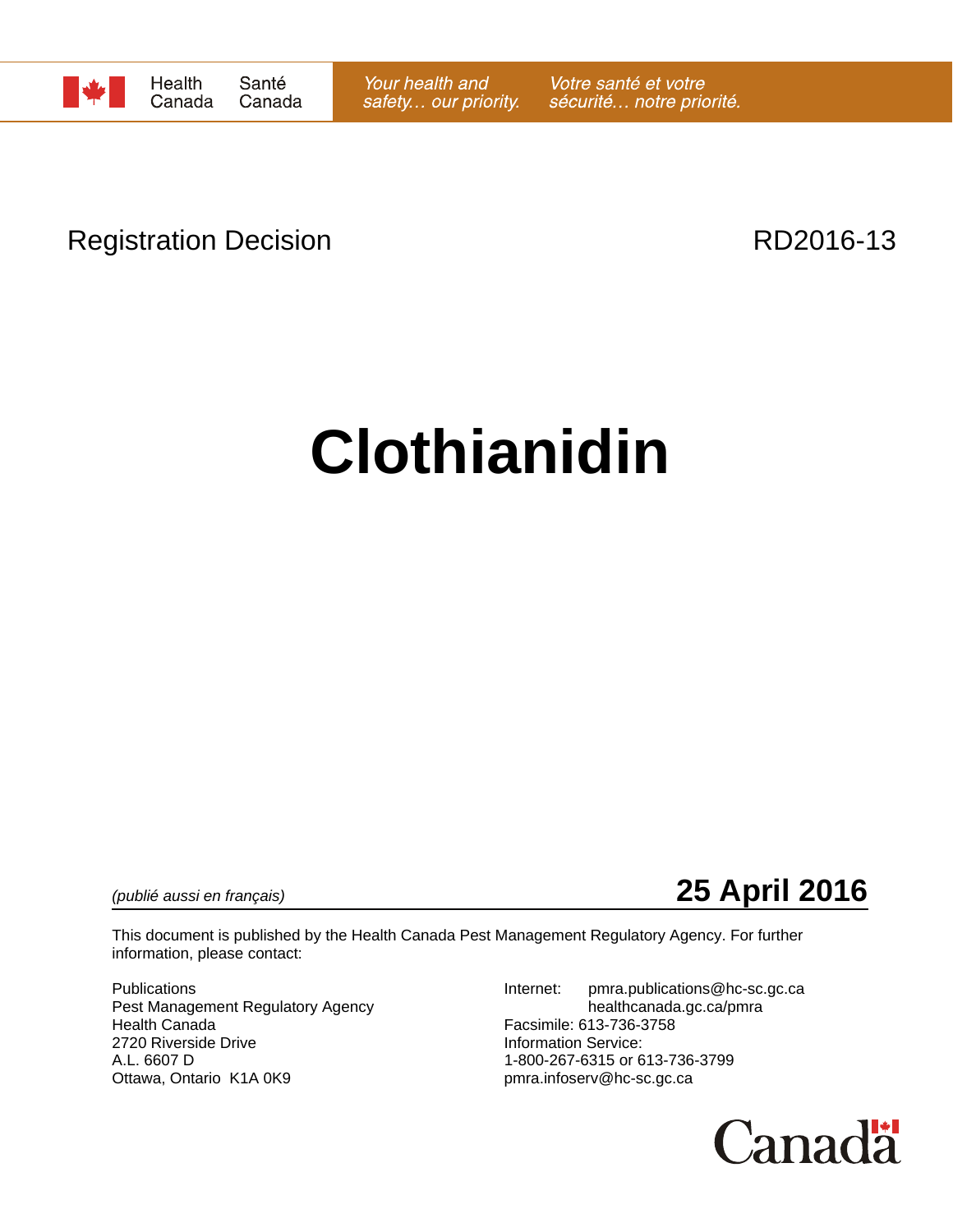ISSN: 1925-0932 (print) 1925-0940 (online)

Catalogue number: H113-25/2016-13E (print version) H113-25/2016-13E-PDF (PDF version)

#### **© Her Majesty the Queen in Right of Canada, represented by the Minister of Health Canada, 2016**

All rights reserved. No part of this information (publication or product) may be reproduced or transmitted in any form or by any means, electronic, mechanical, photocopying, recording or otherwise, or stored in a retrieval system, without prior written permission of the Minister of Public Works and Government Services Canada, Ottawa, Ontario K1A 0S5.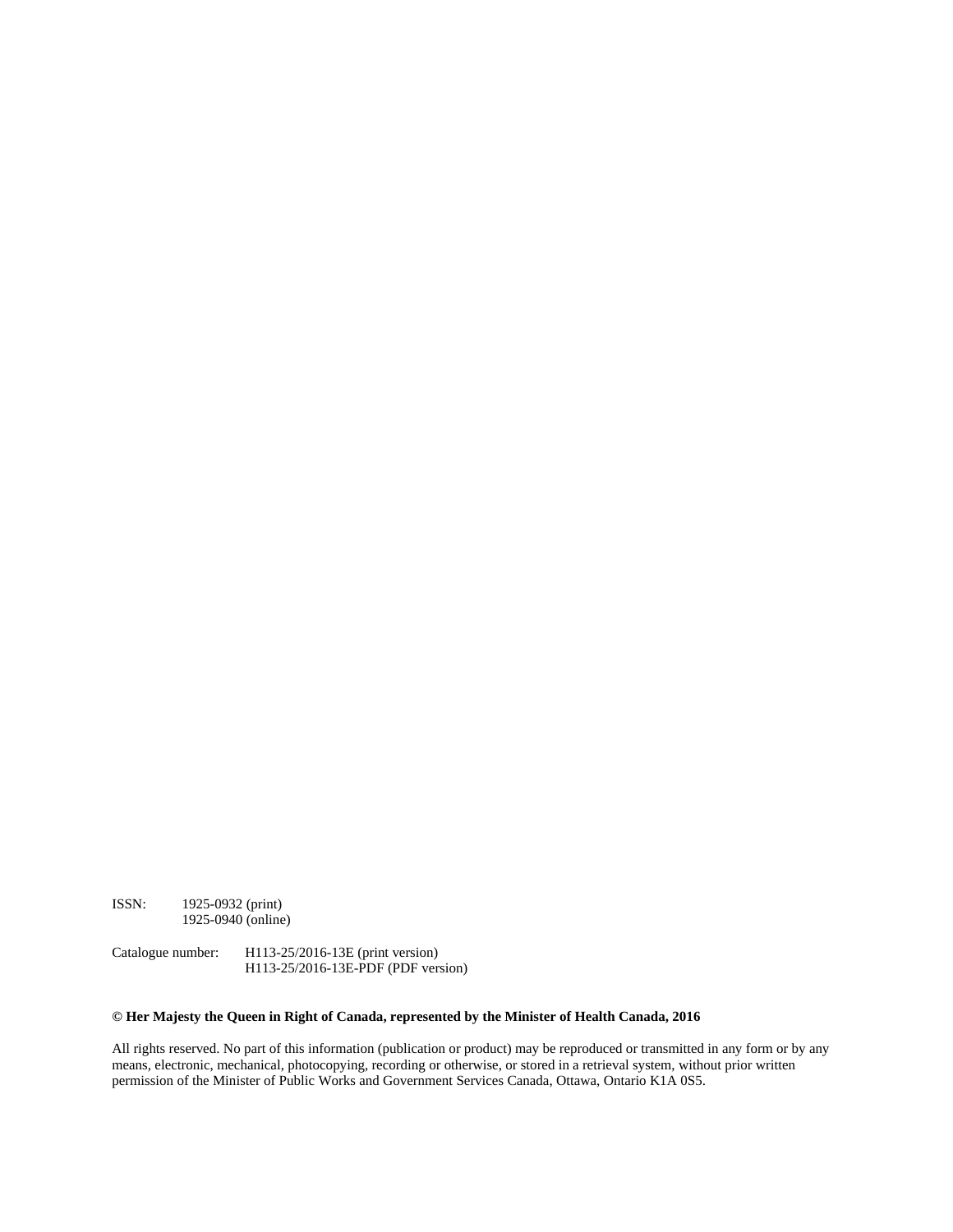### **Registration Decision Statement**<sup>1</sup>  **for Clothianidin**

Health Canada's Pest Management Regulatory Agency (PMRA), under the authority of the *Pest Control Products Act* and Regulations, is granting full registration for the sale and use of Clothianidin Technical Insecticide and MaxForce IMPACT Cockroach Bait Gel, containing the technical grade active ingredient clothianidin, as an insecticide product which is applied as a major new use for crack and crevice or spot treatment for control of cockroaches both indoors and on the exterior of structures.

This decision is consistent with the Proposed Registration Decision PRD2016-04, *Clothianidin,*  which contains a detailed evaluation of the information submitted in support of this registration. The evaluation found that, under the approved conditions of use, the products have value and do not present an unacceptable risk to human health or the environment. Two comments were received during the consultation period. These comments are in support of the registration of the proposed products. Please see Appendix I for details.

#### **Other Information**

 $\overline{a}$ 

The relevant test data on which the decision is based (as referenced in PRD2016-04, *Clothianidin,* are available for public inspection, upon application, in the PMRA's Reading Room (located in Ottawa). For more information, please contact the PMRA's Pest Management Information Service by phone (1-800-267-6315) or by e-mail (pmra.infoserv@hc-sc.gc.ca).

Any person may file a notice of objection<sup>2</sup> regarding this registration decision within 60 days from the date of publication of this Registration Decision. For more information regarding the basis for objecting (which must be based on scientific grounds), please refer to the Pesticides and Pest Management portion of the Health Canada's website (Request a Reconsideration of Decision) or contact the PMRA's Pest Management Information Service.

<sup>&</sup>lt;sup>1</sup> "Decision statement" as required by subsection 28(5) of the *Pest Control Products Act*.

<sup>2</sup> As per subsection 35(1) of the *Pest Control Products Act.*